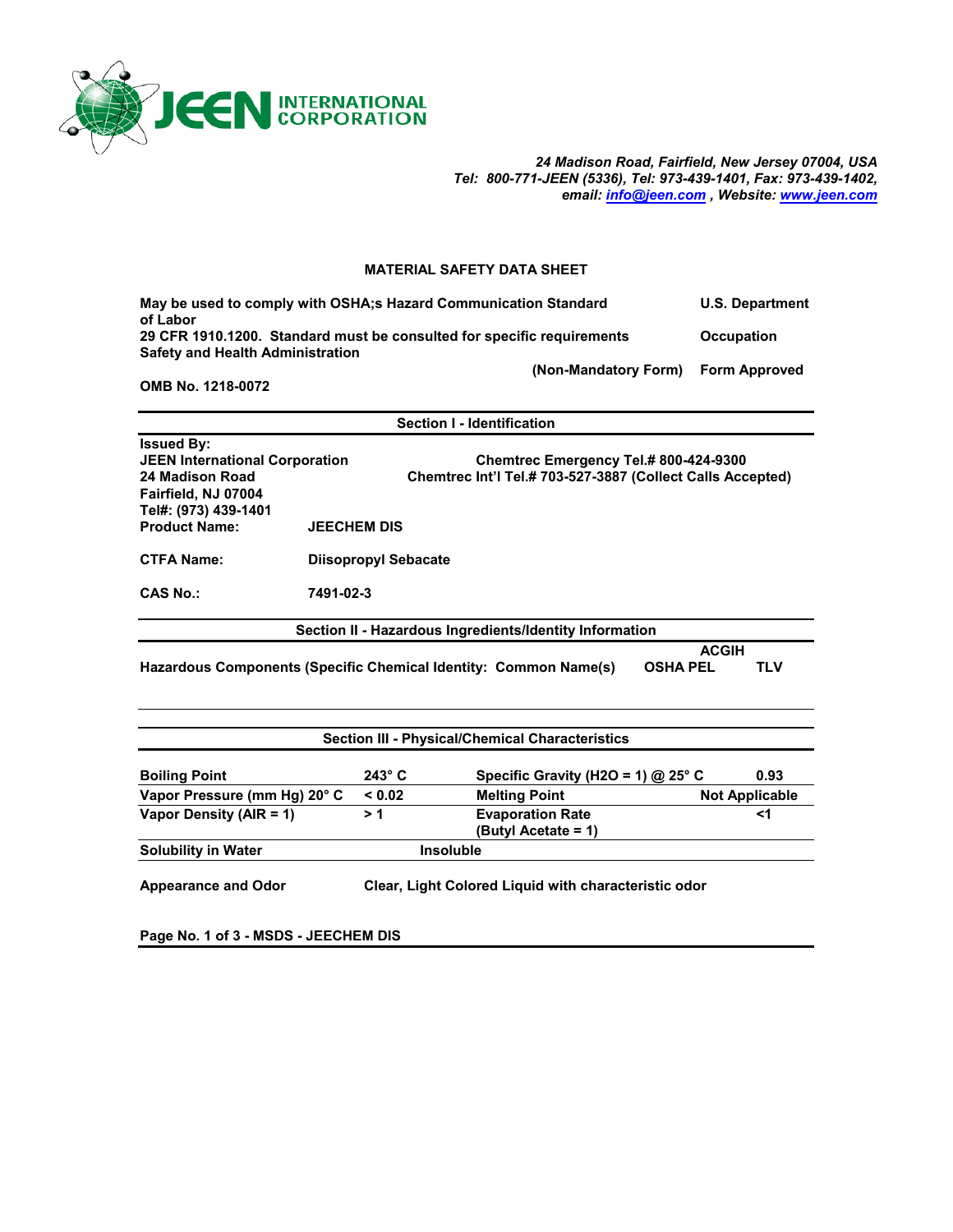

## *24 Madison Road, Fairfield, New Jersey 07004, USA Tel: 800-771-JEEN (5336), Tel: 973-439-1401, Fax: 973-439-1402, email: info@jeen.com , Website: www.jeen.com*

| Section IV - Fire and Explosion Hazard Data |                                              |  |                                    |                                                                                                |
|---------------------------------------------|----------------------------------------------|--|------------------------------------|------------------------------------------------------------------------------------------------|
| <b>Flash Point (Method Used)</b><br>LEL     | <b>UEL</b>                                   |  | Cleveland Open Cup: > 178°C        | <b>Flammable Limits</b>                                                                        |
|                                             | AOCS: Tm la-64                               |  |                                    | <b>Not Determined</b>                                                                          |
| <b>Extinguishing Media</b>                  |                                              |  |                                    |                                                                                                |
|                                             | Water Spray, Carbon Dioxide, Foam            |  |                                    |                                                                                                |
|                                             | <b>Special Fire Fighting Procedures</b>      |  |                                    |                                                                                                |
| fighting chemical fires.                    |                                              |  |                                    | Self-Contained positive pressure breathing apparatus and protective clothing should be worn in |
|                                             | <b>Unusual Fire and Explosion Hazards</b>    |  |                                    |                                                                                                |
| <b>None Known</b>                           |                                              |  |                                    |                                                                                                |
|                                             |                                              |  | <b>Section V - Reactivity Data</b> |                                                                                                |
|                                             |                                              |  |                                    |                                                                                                |
| <b>Stability</b>                            | <b>Unstable</b>                              |  |                                    |                                                                                                |
|                                             | Stable X                                     |  |                                    |                                                                                                |
|                                             | <b>Incompatibility (Materials to Avoid)</b>  |  |                                    |                                                                                                |
| <b>Not Known</b>                            |                                              |  |                                    |                                                                                                |
|                                             | <b>Hazardous Decomposition or Byproducts</b> |  |                                    |                                                                                                |
|                                             | <b>Carbon Dioxide, Carbon Monoxide</b>       |  |                                    |                                                                                                |
| <b>Hazardous</b><br>Polymerization          | <b>May Occur</b><br>Will Not Occur_X         |  |                                    |                                                                                                |

**Page No. 2 of 3 - MSDS - JEECHEM DIS**